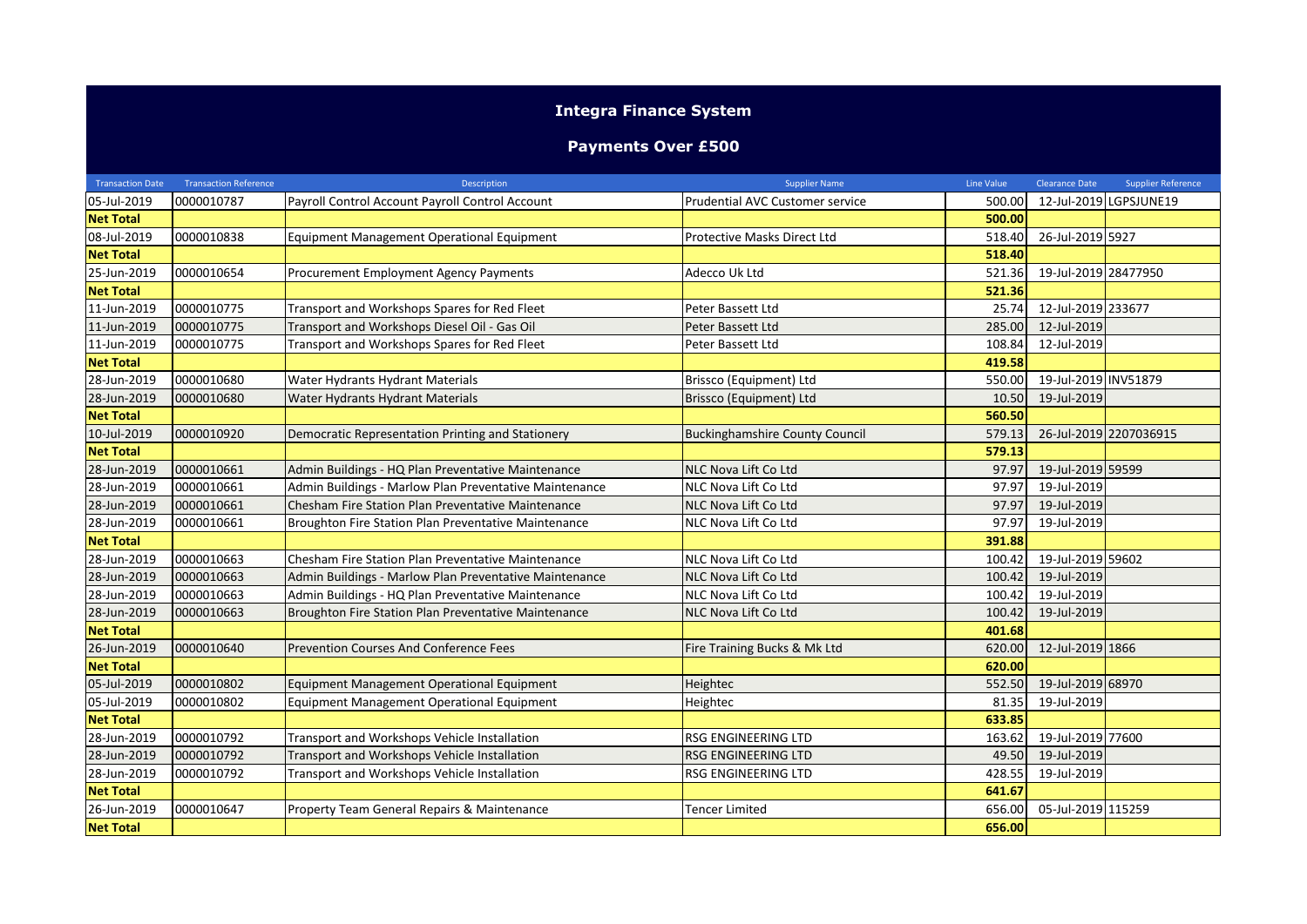| 19-Jun-2019      | 0000010570 | Transport and Workshops Spares for Red Fleet           | Allparts Automotive Ltd        | 656.80 | 05-Jul-2019 105 116920 |                         |
|------------------|------------|--------------------------------------------------------|--------------------------------|--------|------------------------|-------------------------|
| <b>Net Total</b> |            |                                                        |                                | 656.80 |                        |                         |
| 29-Jun-2019      | 0000010670 | Admin Buildings - Marlow Plan Preventative Maintenance | Tencer Limited                 | 659.96 | 12-Jul-2019 115446     |                         |
| <b>Net Total</b> |            |                                                        |                                | 659.96 |                        |                         |
| 02-Jul-2019      | 0000010746 | Procurement Employment Agency Payments                 | Adecco Uk Ltd                  | 661.01 | 12-Jul-2019 28484075   |                         |
| <b>Net Total</b> |            |                                                        |                                | 661.01 |                        |                         |
| 18-Jun-2019      | 0000010586 | Procurement Employment Agency Payments                 | Adecco Uk Ltd                  | 679.63 | 05-Jul-2019 28472726   |                         |
| <b>Net Total</b> |            |                                                        |                                | 679.63 |                        |                         |
| 05-Jul-2019      | 0000010816 | <b>Marlow Fire Station Electricity</b>                 | Scottish Power                 | 694.46 | 19-Jul-2019 106329281  |                         |
| <b>Net Total</b> |            |                                                        |                                | 694.46 |                        |                         |
| 28-Jun-2019      | 0000010662 | Broughton Fire Station Plan Preventative Maintenance   | NLC Nova Lift Co Ltd           | 115.88 | 19-Jul-2019 59600      |                         |
| 28-Jun-2019      | 0000010662 | Chesham Fire Station Plan Preventative Maintenance     | NLC Nova Lift Co Ltd           | 115.88 | 19-Jul-2019            |                         |
| 28-Jun-2019      | 0000010662 | Admin Buildings - Marlow Plan Preventative Maintenance | NLC Nova Lift Co Ltd           | 115.88 | 19-Jul-2019            |                         |
| 28-Jun-2019      | 0000010662 | Admin Buildings - HQ Plan Preventative Maintenance     | NLC Nova Lift Co Ltd           | 115.88 | 19-Jul-2019            |                         |
| <b>Net Total</b> |            |                                                        |                                | 463.52 |                        |                         |
| 19-Jun-2019      | 0000010575 | Equipment Management Operational Equipment             | Packexe Limited                | 699.80 |                        | 12-Jul-2019 0000178410  |
| <b>Net Total</b> |            |                                                        |                                | 699.80 |                        |                         |
| 09-Jul-2019      | 0000010831 | Transport and Workshops Spares for Red Fleet           | <b>Allparts Automotive Ltd</b> | 700.00 | 26-Jul-2019 105 119178 |                         |
| <b>Net Total</b> |            |                                                        |                                | 700.00 |                        |                         |
| 03-Jul-2019      | 0000010774 | <b>Prevention Miscellaneous Expenses</b>               | <b>KB Tech Ltd</b>             | 700.00 | 19-Jul-2019 3402       |                         |
| <b>Net Total</b> |            |                                                        |                                | 700.00 |                        |                         |
| 09-Jul-2019      | 0000010834 | Property Team General Repairs & Maintenance            | Wycombe Carpet Centre Ltd      | 714.00 | 26-Jul-2019 011749     |                         |
| <b>Net Total</b> |            |                                                        |                                | 714.00 |                        |                         |
| 09-Jul-2019      | 0000010822 | Human Resources Employment Agency Payments             | Adecco Uk Ltd                  | 716.80 | 26-Jul-2019 28490391   |                         |
| <b>Net Total</b> |            |                                                        |                                | 716.80 |                        |                         |
| 29-Apr-2019      | 0000010941 | Human Resources Employment Agency Payments             | Adecco Uk Ltd                  | 775.71 | 26-Jul-2019 28426603   |                         |
| <b>Net Total</b> |            |                                                        |                                | 775.71 |                        |                         |
| 04-Jul-2019      | 0000010753 | Transport and Workshops Vehicle Installation           | RSG ENGINEERING LTD            | 93.66  | 26-Jul-2019 77664      |                         |
| 04-Jul-2019      | 0000010753 | Transport and Workshops Vehicle Installation           | RSG ENGINEERING LTD            | 294.16 | 26-Jul-2019            |                         |
| 04-Jul-2019      | 0000010753 | Transport and Workshops Vehicle Installation           | RSG ENGINEERING LTD            | 390.12 | 26-Jul-2019            |                         |
| <b>Net Total</b> |            |                                                        |                                | 777.94 |                        |                         |
| 02-Jul-2019      | 0000010779 | Human Resources Employment Agency Payments             | Adecco Uk Ltd                  | 788.48 | 26-Jul-2019 28484074   |                         |
| <b>Net Total</b> |            |                                                        |                                | 788.48 |                        |                         |
| 14-Jun-2019      | 0000010828 | Admin Buildings - HQ Gas                               | <b>Gazprom Energy</b>          | 870.94 |                        | 19-Jul-2019 INV00533761 |
| 14-Jun-2019      | 0000010828 | MK West Fire Station Gas                               | <b>Gazprom Energy</b>          | 921.13 | 19-Jul-2019            |                         |
| 14-Jun-2019      | 0000010828 | Haddenham Fire Station Gas                             | Gazprom Energy                 | 209.67 | 19-Jul-2019            |                         |
| 14-Jun-2019      | 0000010828 | <b>Beaconsfield Fire Station Gas</b>                   | Gazprom Energy                 | 309.70 | 19-Jul-2019            |                         |
| 14-Jun-2019      | 0000010828 | <b>Winslow Fire Station Gas</b>                        | <b>Gazprom Energy</b>          | 38.60  | 19-Jul-2019            |                         |
| 14-Jun-2019      | 0000010828 | Waddesdon Fire Station Gas                             | <b>Gazprom Energy</b>          | 32.36  | 19-Jul-2019            |                         |
| 14-Jun-2019      | 0000010828 | <b>Olney Fire Station Gas</b>                          | <b>Gazprom Energy</b>          | 76.90  | 19-Jul-2019            |                         |
| 14-Jun-2019      | 0000010828 | <b>Gerrards Cross Fire Station Gas</b>                 | <b>Gazprom Energy</b>          | 250.76 | 19-Jul-2019            |                         |
| 14-Jun-2019      | 0000010828 | <b>Marlow Fire Station Gas</b>                         | <b>Gazprom Energy</b>          | 173.64 | 19-Jul-2019            |                         |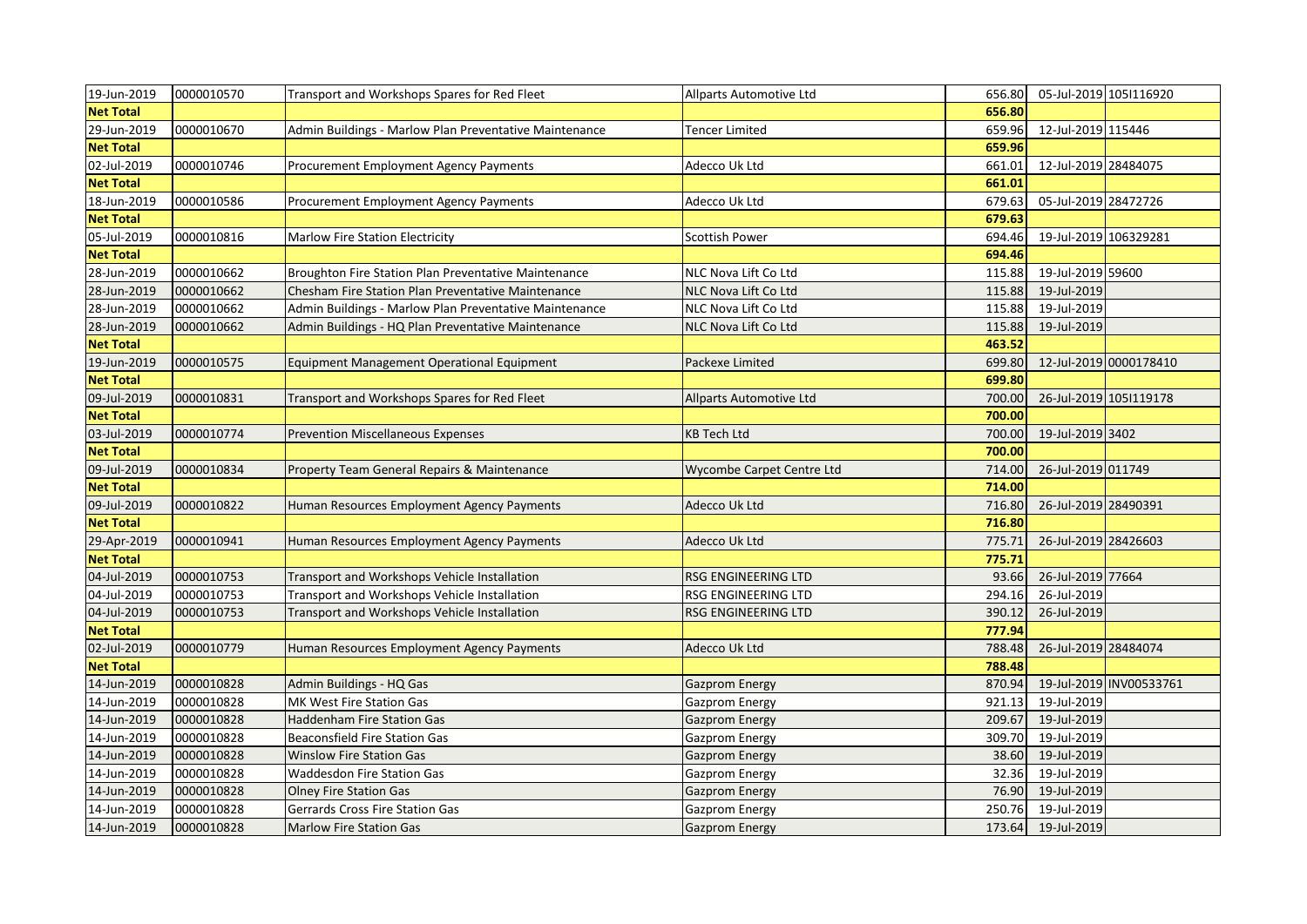| 14-Jun-2019      | 0000010828 | High Wycombe Fire Station Gas                               | <b>Gazprom Energy</b>                |          | 405.95 19-Jul-2019      |
|------------------|------------|-------------------------------------------------------------|--------------------------------------|----------|-------------------------|
| 14-Jun-2019      | 0000010828 | Amersham Fire Station Gas                                   | <b>Gazprom Energy</b>                | 101.09   | 19-Jul-2019             |
| 14-Jun-2019      | 0000010828 | <b>Stokenchurch Fire Station Gas</b>                        | <b>Gazprom Energy</b>                | 77.36    | 19-Jul-2019             |
| 14-Jun-2019      | 0000010828 | <b>Great Missenden Fire Station Gas</b>                     | <b>Gazprom Energy</b>                | 60.71    | 19-Jul-2019             |
| 14-Jun-2019      | 0000010828 | <b>Buckingham Fire Station Gas</b>                          | Gazprom Energy                       | 245.17   | 19-Jul-2019             |
| 14-Jun-2019      | 0000010828 | <b>Broughton Fire Station Gas</b>                           | <b>Gazprom Energy</b>                | 198.36   | 19-Jul-2019             |
| 14-Jun-2019      | 0000010828 | <b>Newport Pagnell Fire Station Gas</b>                     | <b>Gazprom Energy</b>                | 100.62   | 19-Jul-2019             |
| 14-Jun-2019      | 0000010828 | Chesham Fire Station Gas                                    | <b>Gazprom Energy</b>                | 140.32   | 19-Jul-2019             |
| <b>Net Total</b> |            |                                                             |                                      | 4,213.28 |                         |
| 26-Jun-2019      | 0000010649 | Transport and Workshops Spares for Red Fleet                | Truckeast Ltd                        | 807.36   | 12-Jul-2019 15085249    |
| <b>Net Total</b> |            |                                                             |                                      | 807.36   |                         |
| 24-Jun-2019      | 0000010873 | Equipment Management Operational Equipment                  | Chubb Fire Ltd                       | 750.00   | 19-Jul-2019 7656753     |
| 24-Jun-2019      | 0000010873 | Equipment Management Operational Equipment                  | Chubb Fire Ltd                       | 61.80    | 19-Jul-2019             |
| <b>Net Total</b> |            |                                                             |                                      | 811.80   |                         |
| 23-May-2019      | 0000010925 | Urban Search and Rescue Protective Clothing                 | <b>Total Protection Uk Limited</b>   | 420.00   | 26-Jul-2019 922587      |
| <b>Net Total</b> |            |                                                             |                                      | 420.00   |                         |
| 03-Jul-2019      | 0000010922 | Water Hydrants Hydrant Repair                               | Anglian Water (Hydrant) Services Ltd | 863.00   | 26-Jul-2019 90512636    |
| <b>Net Total</b> |            |                                                             |                                      | 863.00   |                         |
| 12-Jul-2019      | 0000010843 | Research and Development Operational Equipment              | <b>Solent Plastics</b>               | 869.25   | 26-Jul-2019 60589       |
| 12-Jul-2019      | 0000010843 | Research and Development Operational Equipment              | <b>Solent Plastics</b>               | 25.00    | 26-Jul-2019             |
| <b>Net Total</b> |            |                                                             |                                      | 894.25   |                         |
| 24-Jun-2019      | 0000010616 | CAP - ICT Hardware Purchase                                 | <b>XMA Ltd</b>                       | 895.33   | 12-Jul-2019 KS32900     |
| <b>Net Total</b> |            |                                                             |                                      | 895.33   |                         |
| 25-Jun-2019      | 0000010653 | Human Resources Employment Agency Payments                  | Adecco Uk Ltd                        | 896.00   | 26-Jul-2019 28477951    |
| <b>Net Total</b> |            |                                                             |                                      | 896.00   |                         |
| 18-Jun-2019      | 0000010585 | Human Resources Employment Agency Payments                  | Adecco Uk Ltd                        | 901.12   | 05-Jul-2019 28472727    |
| <b>Net Total</b> |            |                                                             |                                      | 901.12   |                         |
| 16-Jul-2019      | 0000010900 | Human Resources Employment Agency Payments                  | Adecco Uk Ltd                        | 901.12   | 26-Jul-2019 28495862    |
| <b>Net Total</b> |            |                                                             |                                      | 901.12   |                         |
| 28-May-2019      | 0000010850 | Urban Search and Rescue Operational Equipment               | <b>BOC Ltd</b>                       | 624.50   | 30-Jul-2019 3052904374  |
| 28-May-2019      | 0000010850 | Equipment Management Operational Equipment                  | <b>BOC Ltd</b>                       | 300.00   | 30-Jul-2019             |
| <b>Net Total</b> |            |                                                             |                                      | 924.50   |                         |
| 12-Jun-2019      | 0000010606 | Transport and Workshops Operational Equipment               | Gemco Equipment Ltd                  | 1,021.63 | 05-Jul-2019 1202830     |
| <b>Net Total</b> |            |                                                             |                                      | 1,021.63 |                         |
| 25-Jun-2019      | 0000010597 | Amersham Fire Station Plan Preventative Maintenance         | Intergrated Water Services Ltd       | 28.15    | 12-Jul-2019 CD200138219 |
| 25-Jun-2019      | 0000010597 | Princes Risborough Station Plan Preventative Maintenance    | Intergrated Water Services Ltd       | 32.01    | 12-Jul-2019             |
| 25-Jun-2019      | 0000010597 | MK West Fire Station Plan Preventative Maintenance          | Intergrated Water Services Ltd       | 105.62   | 12-Jul-2019             |
| 25-Jun-2019      | 0000010597 | High Wycombe Fire Station Plan Preventative Maintenance     | Intergrated Water Services Ltd       | 53.16    | 12-Jul-2019             |
| 25-Jun-2019      | 0000010597 | Chesham Fire Station Plan Preventative Maintenance          | Intergrated Water Services Ltd       | 33.58    | 12-Jul-2019             |
| 25-Jun-2019      | 0000010597 | Olney Fire Station Plan Preventative Maintenance            | Intergrated Water Services Ltd       | 24.47    | 12-Jul-2019             |
| 25-Jun-2019      | 0000010597 | Gerrards Cross Fire Station Plan Preventative Maintenance   | Intergrated Water Services Ltd       | 96.22    | 12-Jul-2019             |
| 25-Jun-2019      | 0000010597 | <b>Broughton Fire Station Plan Preventative Maintenance</b> | Intergrated Water Services Ltd       |          | 98.28 12-Jul-2019       |
|                  |            |                                                             |                                      |          |                         |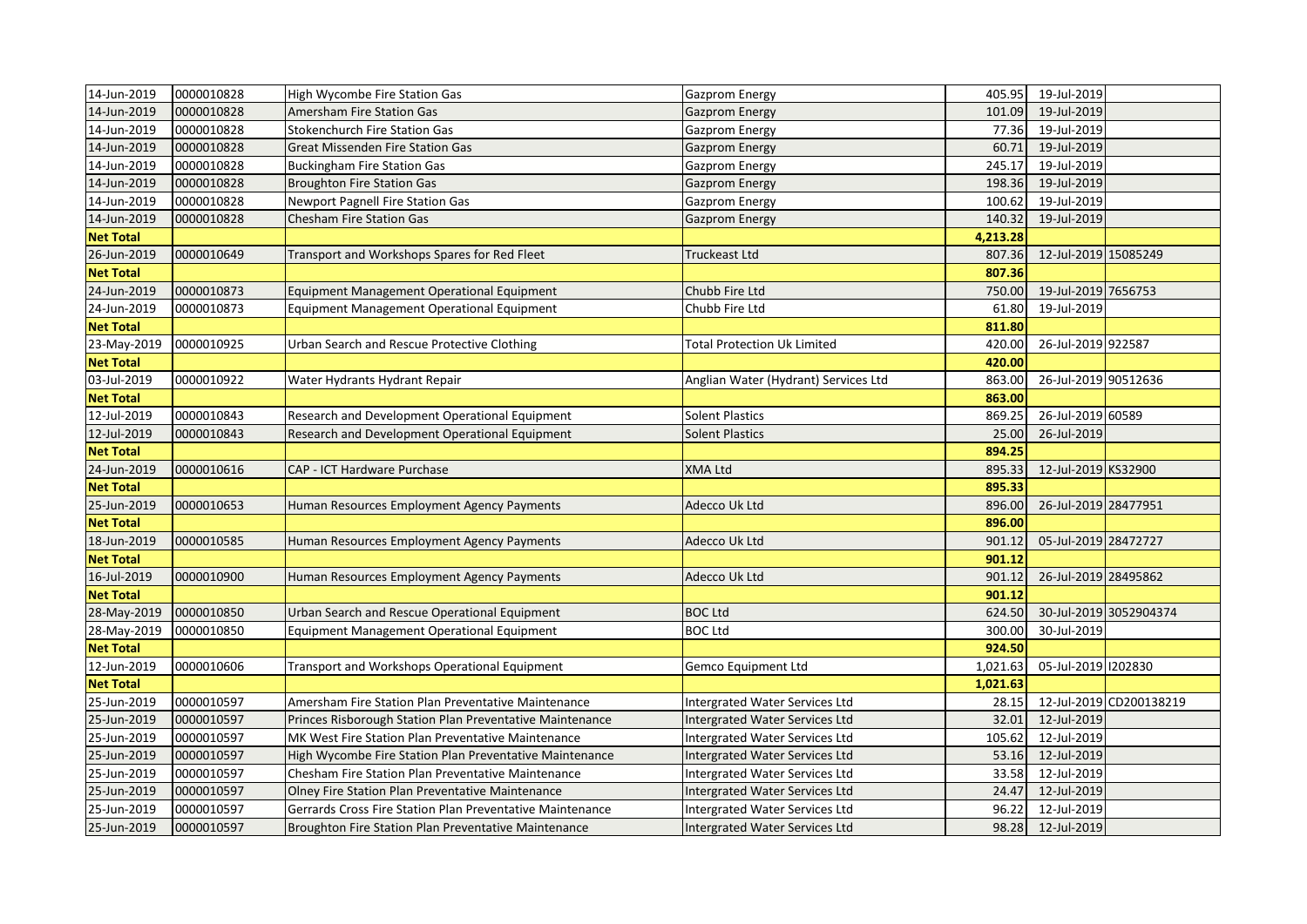| 25-Jun-2019      | 0000010597 | MK West Fire Station Plan Preventative Maintenance         | Intergrated Water Services Ltd        | 38.28    | 12-Jul-2019           |                         |
|------------------|------------|------------------------------------------------------------|---------------------------------------|----------|-----------------------|-------------------------|
| 25-Jun-2019      | 0000010597 | Buckingham Fire Station Plan Preventative Maintenance      | Intergrated Water Services Ltd        | 93.58    | 12-Jul-2019           |                         |
| 25-Jun-2019      | 0000010597 | Newport Pagnell Fire Station Plan Preventative Maintenance | Intergrated Water Services Ltd        | 33.58    | 12-Jul-2019           |                         |
| 25-Jun-2019      | 0000010597 | Admin Buildings - Unit 7 Plan Preventative Maintenance     | <b>Intergrated Water Services Ltd</b> | 23.40    | 12-Jul-2019           |                         |
| 25-Jun-2019      | 0000010597 | Admin Buildings - HQ Plan Preventative Maintenance         | Intergrated Water Services Ltd        | 111.47   | 12-Jul-2019           |                         |
| 25-Jun-2019      | 0000010597 | Brill Fire Station Plan Preventative Maintenance           | Intergrated Water Services Ltd        | 32.01    | 12-Jul-2019           |                         |
| 25-Jun-2019      | 0000010597 | Waddesdon Fire Station Plan Preventative Maintenance       | Intergrated Water Services Ltd        | 22.90    | 12-Jul-2019           |                         |
| 25-Jun-2019      | 0000010597 | Great Missenden Fire Station Plan Preventative Maintenance | Intergrated Water Services Ltd        | 22.90    | 12-Jul-2019           |                         |
| 25-Jun-2019      | 0000010597 | Marlow Fire Station Plan Preventative Maintenance          | Intergrated Water Services Ltd        | 43.65    | 12-Jul-2019           |                         |
| 25-Jun-2019      | 0000010597 | Winslow Fire Station Plan Preventative Maintenance         | Intergrated Water Services Ltd        | 32.01    | 12-Jul-2019           |                         |
| 25-Jun-2019      | 0000010597 | Transport and Workshops Plan Preventative Maintenance      | Intergrated Water Services Ltd        | 21.83    | 12-Jul-2019           |                         |
| 25-Jun-2019      | 0000010597 | Haddenham Fire Station Plan Preventative Maintenance       | Intergrated Water Services Ltd        | 48.46    | 12-Jul-2019           |                         |
| 25-Jun-2019      | 0000010597 | Beaconsfield Fire Station Plan Preventative Maintenance    | Intergrated Water Services Ltd        | 35.15    | 12-Jul-2019           |                         |
| <b>Net Total</b> |            |                                                            |                                       | 1,030.71 |                       |                         |
| 12-Jul-2019      | 0000010869 | Asset Control Account Asset Control Account                | WT Hills Ltd                          | 1,072.50 | 26-Jul-2019 MK3401    |                         |
| <b>Net Total</b> |            |                                                            |                                       | 1,072.50 |                       |                         |
| 27-Jun-2019      | 0000010685 | <b>Operational Training Consultancy Fees</b>               | <b>KTF Fire Training GmbH</b>         | 1,074.88 |                       | 19-Jul-2019 18000001980 |
| <b>Net Total</b> |            |                                                            |                                       | 1,074.88 |                       |                         |
| 28-Mar-2019      | 0000010841 | Urban Search and Rescue Other Training                     | Devon and Somerset FRS                | 1,106.58 |                       | 26-Jul-2019 6000003233  |
| <b>Net Total</b> |            |                                                            |                                       | 1,106.58 |                       |                         |
| 24-Jul-2019      | 0000010940 | <b>Apprentices Employment Agency Payments</b>              | <b>Encompass Select Limited</b>       | 1,122.65 | 26-Jul-2019 1085      |                         |
| <b>Net Total</b> |            |                                                            |                                       | 1,122.65 |                       |                         |
| 12-Jun-2019      | 0000010481 | Equipment Management Operational Equipment                 | Northern Diver (Int) Ltd              | 407.50   |                       | 05-Jul-2019 0000199938  |
| 12-Jun-2019      | 0000010481 | Equipment Management Operational Equipment                 | Northern Diver (Int) Ltd              | 400.00   | 05-Jul-2019           |                         |
| <b>Net Total</b> |            |                                                            |                                       | 807.50   |                       |                         |
| 03-Jul-2019      | 0000010741 | Transport and Workshops Petrol                             | <b>Watson Fuels</b>                   | 1,221.18 | 12-Jul-2019 111124974 |                         |
| <b>Net Total</b> |            |                                                            |                                       | 1,221.18 |                       |                         |
| 27-Jun-2019      | 0000010723 | Finance Employment Agency Payments                         | Hays Specialist Recruitment Ltd       | 1,304.75 |                       | 12-Jul-2019 1009787037  |
| <b>Net Total</b> |            |                                                            |                                       | 1,304.75 |                       |                         |
| 03-Jul-2019      | 0000010829 | <b>Finance Employment Agency Payments</b>                  | Hays Specialist Recruitment Ltd       | 1,304.75 |                       | 26-Jul-2019 1009815161  |
| <b>Net Total</b> |            |                                                            |                                       | 1,304.75 |                       |                         |
| 10-Jul-2019      | 0000010883 | <b>Finance Employment Agency Payments</b>                  | Hays Specialist Recruitment Ltd       | 1,304.75 |                       | 26-Jul-2019 1009827618  |
| <b>Net Total</b> |            |                                                            |                                       | 1,304.75 |                       |                         |
| 19-Jun-2019      | 0000010603 | Corporate Management Subs Professional/Nat Bodies          | <b>Thames Valley Police</b>           | 1,407.00 | 19-Jul-2019 0051590   |                         |
| <b>Net Total</b> |            |                                                            |                                       | 1,407.00 |                       |                         |
| 24-Jun-2019      | 0000010875 | Equipment Management Operational Equipment                 | Chubb Fire Ltd                        | 174.80   | 19-Jul-2019 7657427   |                         |
| 24-Jun-2019      | 0000010875 | Equipment Management Operational Equipment                 | Chubb Fire Ltd                        | 179.74   | 19-Jul-2019           |                         |
| 24-Jun-2019      | 0000010875 | Equipment Management Operational Equipment                 | Chubb Fire Ltd                        | 640.95   | 19-Jul-2019           |                         |
| 24-Jun-2019      | 0000010875 | Equipment Management Operational Equipment                 | Chubb Fire Ltd                        | 419.52   | 19-Jul-2019           |                         |
| <b>Net Total</b> |            |                                                            |                                       | 1,415.01 |                       |                         |
| 05-Jul-2019      | 0000010817 | Admin Buildings - Unit 7 Electricity                       | Scottish Power                        | 1,534.74 | 19-Jul-2019 106328915 |                         |
| <b>Net Total</b> |            |                                                            |                                       | 1,534.74 |                       |                         |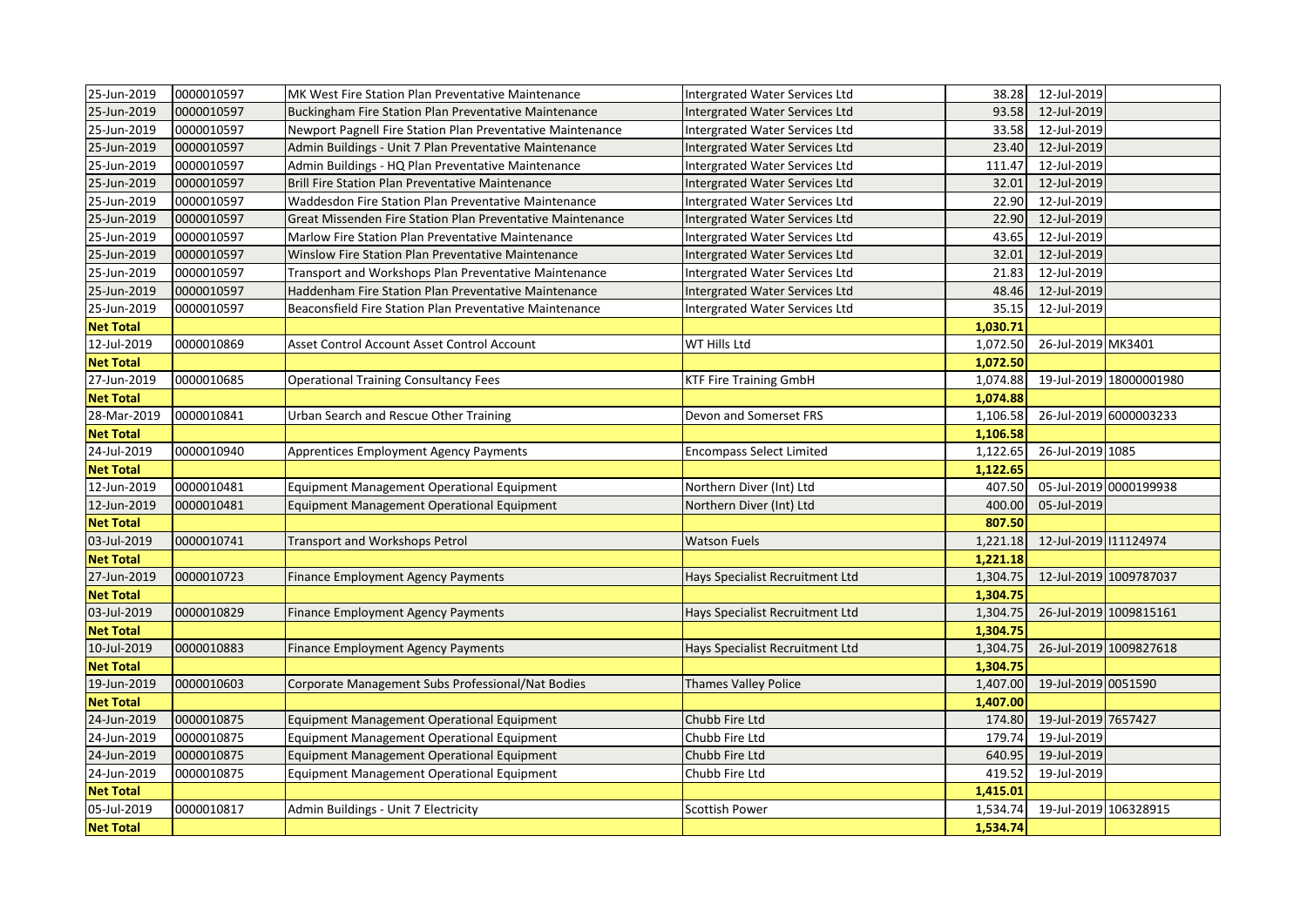| 24-Jun-2019      | 0000010655 | <b>Staff Development Other Training</b>                    | Women In The Fire Service Uk        | 1,584.00 | 19-Jul-2019 700       |  |
|------------------|------------|------------------------------------------------------------|-------------------------------------|----------|-----------------------|--|
| <b>Net Total</b> |            |                                                            |                                     | 1,584.00 |                       |  |
| 02-Jul-2019      | 0000010708 | Transport and Workshops Spares for Red Fleet               | <b>Essex County F&amp;R Service</b> | 600.00   | 26-Jul-2019 FSIN11631 |  |
| 02-Jul-2019      | 0000010708 | Transport and Workshops Spares for Red Fleet               | <b>Essex County F&amp;R Service</b> | 465.00   | 26-Jul-2019           |  |
| 02-Jul-2019      | 0000010708 | Transport and Workshops Spares for Red Fleet               | <b>Essex County F&amp;R Service</b> | 562.50   | 26-Jul-2019           |  |
| <b>Net Total</b> |            |                                                            |                                     | 1,627.50 |                       |  |
| 05-Jul-2019      | 0000010781 | Admin Buildings - Aerial Sites Consultancy Fees            | Hub Telecoms Consultancy Ltd        | 1,650.00 | 12-Jul-2019 000160    |  |
| <b>Net Total</b> |            |                                                            |                                     | 1,650.00 |                       |  |
| 25-Feb-2019      | 0000010668 | <b>Property Team Licences</b>                              | Phonographic Performance Limited    | 1,727.17 | 19-Jul-2019 SIN976230 |  |
| <b>Net Total</b> |            |                                                            |                                     | 1,727.17 |                       |  |
| 28-Jun-2019      | 0000010658 | <b>Property Team Cleaning Contract Services</b>            | <b>Ever Brite Cleaning Services</b> | 1,758.37 | 12-Jul-2019 23639     |  |
| <b>Net Total</b> |            |                                                            |                                     | 1,758.37 |                       |  |
| 24-Jun-2019      | 0000010632 | <b>Protection Agency Services</b>                          | <b>Bureau Veritas Uk Ltd</b>        | 1,900.00 | 19-Jul-2019 19008333  |  |
| <b>Net Total</b> |            |                                                            |                                     | 1,900.00 |                       |  |
| 20-Jun-2019      | 0000010623 | <b>Protection Legal Expenses</b>                           | London Fire & Emergency Pa          | 2,172.50 | 19-Jul-2019 IN049302  |  |
| <b>Net Total</b> |            |                                                            |                                     | 2,172.50 |                       |  |
| 20-Jun-2019      | 0000010574 | Urban Search and Rescue Operational Equipment              | Concept Engineering Ltd             | 66.00    | 05-Jul-2019 49511     |  |
| 20-Jun-2019      | 0000010574 | Urban Search and Rescue Operational Equipment              | Concept Engineering Ltd             | 165.00   | 05-Jul-2019           |  |
| 20-Jun-2019      | 0000010574 | Urban Search and Rescue Operational Equipment              | Concept Engineering Ltd             | 717.00   | 05-Jul-2019           |  |
| 20-Jun-2019      | 0000010574 | Urban Search and Rescue Operational Equipment              | Concept Engineering Ltd             | 20.00    | 05-Jul-2019           |  |
| 20-Jun-2019      | 0000010574 | Urban Search and Rescue Operational Equipment              | Concept Engineering Ltd             | 1,295.00 | 05-Jul-2019           |  |
|                  |            |                                                            |                                     |          |                       |  |
| <b>Net Total</b> |            |                                                            |                                     | 2,263.00 |                       |  |
| 03-Jul-2019      | 0000010744 | Transport and Workshops Petrol                             | <b>Watson Fuels</b>                 | 2,276.78 | 12-Jul-2019 111124977 |  |
| <b>Net Total</b> |            |                                                            |                                     | 2,276.78 |                       |  |
| 12-Jul-2019      | 0000010844 | Buckingham Fire Station Plan Preventative Maintenance      | <b>FTS Safety Solutions Ltd</b>     | 39.20    | 19-Jul-2019 FTS-1652  |  |
| 12-Jul-2019      | 0000010844 | Newport Pagnell Fire Station Plan Preventative Maintenance | <b>FTS Safety Solutions Ltd</b>     | 50.00    | 19-Jul-2019           |  |
| 12-Jul-2019      | 0000010844 | Winslow Fire Station Plan Preventative Maintenance         | <b>FTS Safety Solutions Ltd</b>     | 115.80   | 19-Jul-2019           |  |
| 12-Jul-2019      | 0000010844 | Stokenchurch Fire Station Plan Preventative Maintenance    | <b>FTS Safety Solutions Ltd</b>     | 39.20    | 19-Jul-2019           |  |
| 12-Jul-2019      | 0000010844 | Amersham Fire Station Plan Preventative Maintenance        | <b>FTS Safety Solutions Ltd</b>     | 51.65    | 19-Jul-2019           |  |
| 12-Jul-2019      | 0000010844 | Great Missenden Fire Station Plan Preventative Maintenance | FTS Safety Solutions Ltd            | 212.17   | 19-Jul-2019           |  |
| 12-Jul-2019      | 0000010844 | Chesham Fire Station Plan Preventative Maintenance         | <b>FTS Safety Solutions Ltd</b>     | 51.05    | 19-Jul-2019           |  |
| 12-Jul-2019      | 0000010844 | Urban Search and Rescue Plan Preventative Maintenance      | <b>FTS Safety Solutions Ltd</b>     | 46.90    | 19-Jul-2019           |  |
| 12-Jul-2019      | 0000010844 | Admin Buildings - Unit 7 Plan Preventative Maintenance     | <b>FTS Safety Solutions Ltd</b>     | 55.20    | 19-Jul-2019           |  |
| 12-Jul-2019      | 0000010844 | Waddesdon Fire Station Plan Preventative Maintenance       | <b>FTS Safety Solutions Ltd</b>     | 30.30    | 19-Jul-2019           |  |
| 12-Jul-2019      | 0000010844 | <b>Brill Fire Station Plan Preventative Maintenance</b>    | <b>FTS Safety Solutions Ltd</b>     | 30.30    | 19-Jul-2019           |  |
| 12-Jul-2019      | 0000010844 | Olney Fire Station Plan Preventative Maintenance           | <b>FTS Safety Solutions Ltd</b>     | 50.00    | 19-Jul-2019           |  |
| 12-Jul-2019      | 0000010844 | MK West Fire Station Plan Preventative Maintenance         | <b>FTS Safety Solutions Ltd</b>     | 150.00   | 19-Jul-2019           |  |
| 12-Jul-2019      | 0000010844 | Admin Buildings - Haddenham Plan Preventative Maintenance  | <b>FTS Safety Solutions Ltd</b>     | 68.25    | 19-Jul-2019           |  |
| 12-Jul-2019      | 0000010844 | Admin Buildings - HQ Plan Preventative Maintenance         | <b>FTS Safety Solutions Ltd</b>     | 84.25    | 19-Jul-2019           |  |
| 12-Jul-2019      | 0000010844 | High Wycombe Fire Station Plan Preventative Maintenance    | <b>FTS Safety Solutions Ltd</b>     | 236.12   | 19-Jul-2019           |  |
| 12-Jul-2019      | 0000010844 | Aylesbury Fire Station Plan Preventative Maintenance       | <b>FTS Safety Solutions Ltd</b>     | 76.55    | 19-Jul-2019           |  |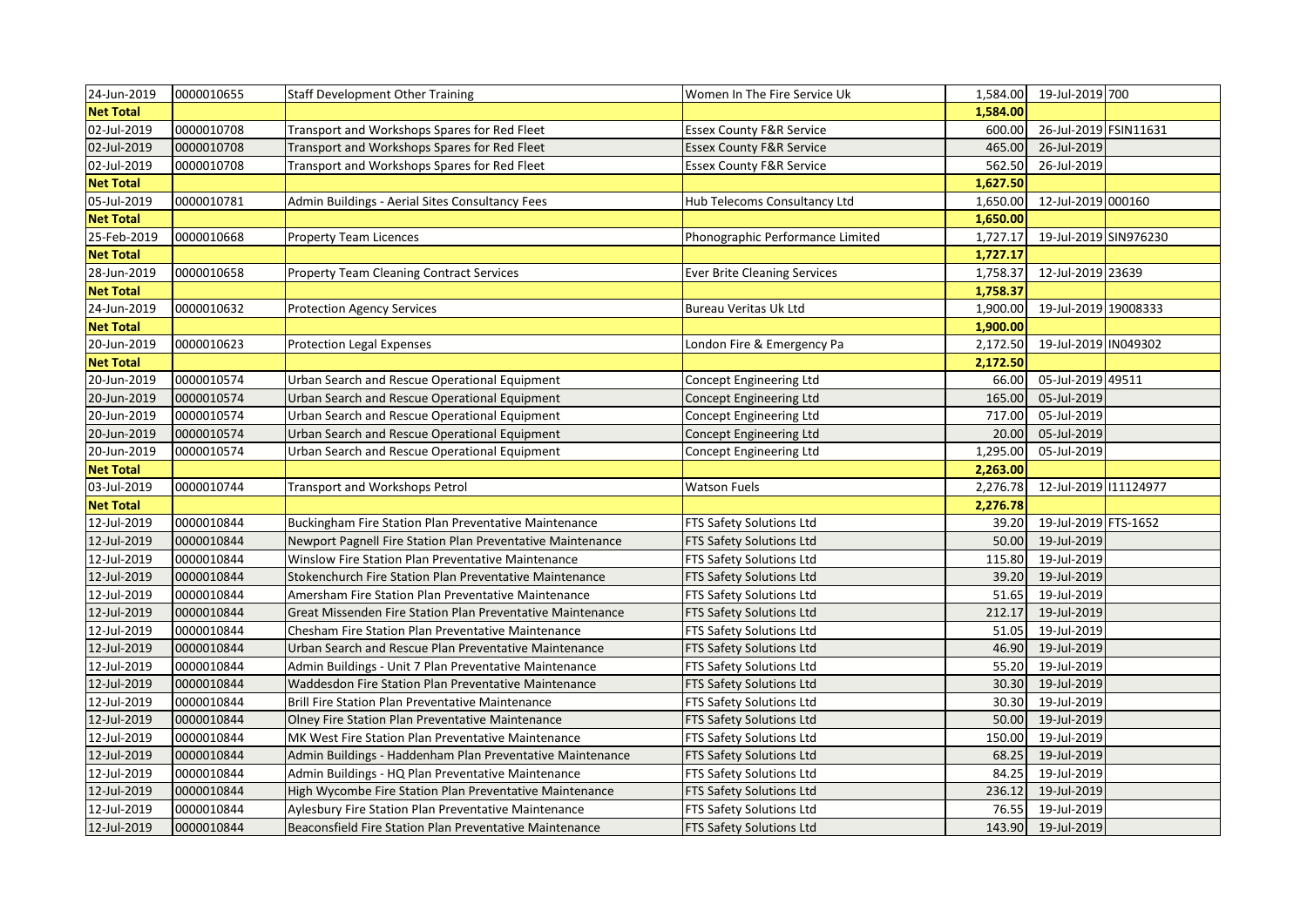| 12-Jul-2019      | 0000010844 | Gerrards Cross Fire Station Plan Preventative Maintenance | FTS Safety Solutions Ltd         | 265.25   | 19-Jul-2019        |                             |
|------------------|------------|-----------------------------------------------------------|----------------------------------|----------|--------------------|-----------------------------|
| 12-Jul-2019      | 0000010844 | MK West Fire Station Plan Preventative Maintenance        | FTS Safety Solutions Ltd         | 100.00   | 19-Jul-2019        |                             |
| 12-Jul-2019      | 0000010844 | Equipment Management Plan Preventative Maintenance        | FTS Safety Solutions Ltd         | 38.60    | 19-Jul-2019        |                             |
| 12-Jul-2019      | 0000010844 | Transport and Workshops Plan Preventative Maintenance     | FTS Safety Solutions Ltd         | 80.70    | 19-Jul-2019        |                             |
| 12-Jul-2019      | 0000010844 | Admin Buildings - Marlow Plan Preventative Maintenance    | FTS Safety Solutions Ltd         | 76.55    | 19-Jul-2019        |                             |
| 12-Jul-2019      | 0000010844 | Broughton Fire Station Plan Preventative Maintenance      | FTS Safety Solutions Ltd         | 200.00   | 19-Jul-2019        |                             |
| 12-Jul-2019      | 0000010844 | Princes Risborough Station Plan Preventative Maintenance  | FTS Safety Solutions Ltd         | 38.60    | 19-Jul-2019        |                             |
| <b>Net Total</b> |            |                                                           |                                  | 2,330.54 |                    |                             |
| 30-Apr-2019      | 0000009882 | <b>Equipment Management Uniforms</b>                      | <b>MWUK T/A Dimensions</b>       | 20.80    |                    | 19-Jul-2019 OLSINV/05680864 |
| 30-Apr-2019      | 0000009882 | <b>Equipment Management Uniforms</b>                      | <b>MWUK T/A Dimensions</b>       | 82.50    | 19-Jul-2019        |                             |
| 30-Apr-2019      | 0000009882 | <b>Equipment Management Uniforms</b>                      | <b>MWUK T/A Dimensions</b>       | 91.40    | 19-Jul-2019        |                             |
| 30-Apr-2019      | 0000009882 | <b>Equipment Management Uniforms</b>                      | <b>MWUK T/A Dimensions</b>       | 62.40    | 19-Jul-2019        |                             |
| 30-Apr-2019      | 0000009882 | <b>Equipment Management Uniforms</b>                      | <b>MWUK T/A Dimensions</b>       | 196.80   | 19-Jul-2019        |                             |
| 30-Apr-2019      | 0000009882 | <b>Equipment Management Uniforms</b>                      | MWUK T/A Dimensions              | 274.20   | 19-Jul-2019        |                             |
| 30-Apr-2019      | 0000009882 | <b>Equipment Management Uniforms</b>                      | <b>MWUK T/A Dimensions</b>       | 82.26    | 19-Jul-2019        |                             |
| 30-Apr-2019      | 0000009882 | <b>Equipment Management Uniforms</b>                      | <b>MWUK T/A Dimensions</b>       | 31.20    | 19-Jul-2019        |                             |
| 30-Apr-2019      | 0000009882 | <b>Equipment Management Uniforms</b>                      | <b>MWUK T/A Dimensions</b>       | 9.71     | 19-Jul-2019        |                             |
| 30-Apr-2019      | 0000009882 | <b>Equipment Management Uniforms</b>                      | MWUK T/A Dimensions              | 22.90    | 19-Jul-2019        |                             |
| 30-Apr-2019      | 0000009882 | <b>Equipment Management Uniforms</b>                      | MWUK T/A Dimensions              | 36.55    | 19-Jul-2019        |                             |
| 30-Apr-2019      | 0000009882 | <b>Equipment Management Uniforms</b>                      | <b>MWUK T/A Dimensions</b>       | 116.96   | 19-Jul-2019        |                             |
| 30-Apr-2019      | 0000009882 | <b>Equipment Management Uniforms</b>                      | <b>MWUK T/A Dimensions</b>       | 10.40    | 19-Jul-2019        |                             |
| 30-Apr-2019      | 0000009882 | <b>Equipment Management Uniforms</b>                      | <b>MWUK T/A Dimensions</b>       | 41.60    | 19-Jul-2019        |                             |
| 30-Apr-2019      | 0000009882 | <b>Equipment Management Uniforms</b>                      | MWUK T/A Dimensions              | 52.00    | 19-Jul-2019        |                             |
| 30-Apr-2019      | 0000009882 | <b>Equipment Management Uniforms</b>                      | <b>MWUK T/A Dimensions</b>       | 31.70    | 19-Jul-2019        |                             |
| 30-Apr-2019      | 0000009882 | <b>Equipment Management Uniforms</b>                      | <b>MWUK T/A Dimensions</b>       | 56.40    | 19-Jul-2019        |                             |
| 30-Apr-2019      | 0000009882 | <b>Equipment Management Uniforms</b>                      | <b>MWUK T/A Dimensions</b>       | 63.98    | 19-Jul-2019        |                             |
| 30-Apr-2019      | 0000009882 | <b>Equipment Management Uniforms</b>                      | <b>MWUK T/A Dimensions</b>       | 100.54   | 19-Jul-2019        |                             |
| 30-Apr-2019      | 0000009882 | <b>Equipment Management Uniforms</b>                      | <b>MWUK T/A Dimensions</b>       | 36.56    | 19-Jul-2019        |                             |
| 30-Apr-2019      | 0000009882 | <b>Equipment Management Uniforms</b>                      | <b>MWUK T/A Dimensions</b>       | 8.47     | 19-Jul-2019        |                             |
| 30-Apr-2019      | 0000009882 | <b>Equipment Management Uniforms</b>                      | <b>MWUK T/A Dimensions</b>       | 51.17    | 19-Jul-2019        |                             |
| 30-Apr-2019      | 0000009882 | <b>Equipment Management Uniforms</b>                      | MWUK T/A Dimensions              | 21.90    | 19-Jul-2019        |                             |
| 30-Apr-2019      | 0000009882 | <b>Equipment Management Uniforms</b>                      | MWUK T/A Dimensions              | 153.30   | 19-Jul-2019        |                             |
| 30-Apr-2019      | 0000009882 | <b>Equipment Management Uniforms</b>                      | MWUK T/A Dimensions              | 9.14     | 19-Jul-2019        |                             |
| 30-Apr-2019      | 0000009882 | <b>Equipment Management Uniforms</b>                      | <b>MWUK T/A Dimensions</b>       | 18.62    | 19-Jul-2019        |                             |
| 30-Apr-2019      | 0000009882 | <b>Equipment Management Uniforms</b>                      | MWUK T/A Dimensions              | 50.82    | 19-Jul-2019        |                             |
| 30-Apr-2019      | 0000009882 | <b>Equipment Management Uniforms</b>                      | <b>MWUK T/A Dimensions</b>       | 160.82   | 19-Jul-2019        |                             |
| 30-Apr-2019      | 0000009882 | <b>Equipment Management Uniforms</b>                      | MWUK T/A Dimensions              | 48.55    | 19-Jul-2019        |                             |
| 30-Apr-2019      | 0000009882 | <b>Equipment Management Uniforms</b>                      | <b>MWUK T/A Dimensions</b>       | 262.80   | 19-Jul-2019        |                             |
| <b>Net Total</b> |            |                                                           |                                  | 2,206.45 |                    |                             |
| 16-Jul-2019      | 0000010876 | <b>Staff Development Other Training</b>                   | The Fire Service College Limited | 2,120.00 | 26-Jul-2019 816719 |                             |
| 16-Jul-2019      | 0000010876 | <b>Staff Development Other Training</b>                   | The Fire Service College Limited | 320.00   | 26-Jul-2019        |                             |
| <b>Net Total</b> |            |                                                           |                                  | 2,440.00 |                    |                             |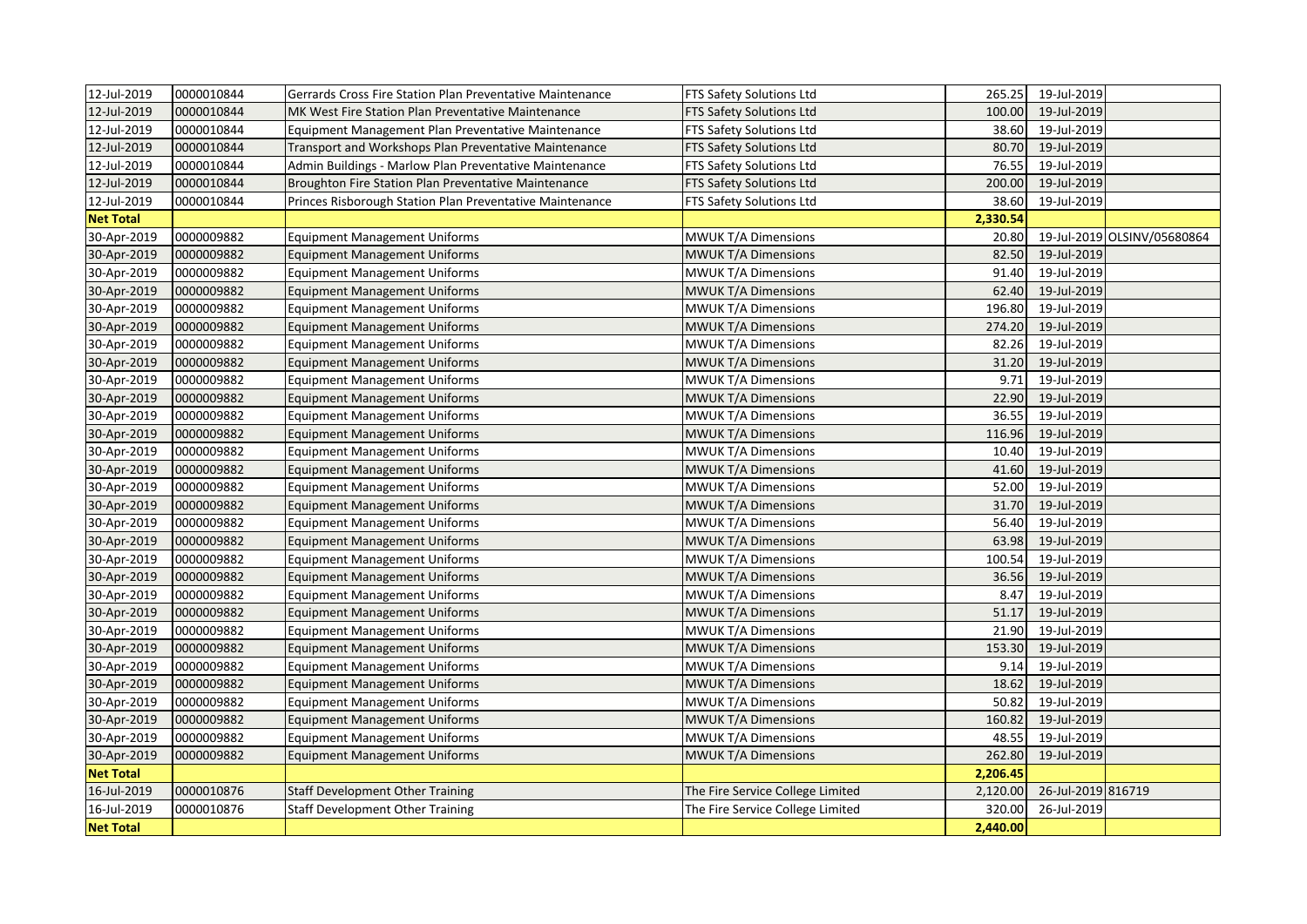| 24-Jun-2019      | 0000010631 | Health and Safety Consultancy Fees              | <b>Bureau Veritas Uk Ltd</b>     | 2,500.00 | 19-Jul-2019 19008377  |                         |
|------------------|------------|-------------------------------------------------|----------------------------------|----------|-----------------------|-------------------------|
| <b>Net Total</b> |            |                                                 |                                  | 2,500.00 |                       |                         |
| 03-Jul-2019      | 0000010745 | Transport and Workshops Petrol                  | <b>Watson Fuels</b>              | 2,587.25 | 12-Jul-2019 111124978 |                         |
| <b>Net Total</b> |            |                                                 |                                  | 2,587.25 |                       |                         |
| 30-Jun-2019      | 0000010732 | <b>Property Team Cleaning Contract Services</b> | <b>Antac Support Service</b>     | 2,612.91 | 12-Jul-2019 58177     |                         |
| <b>Net Total</b> |            |                                                 |                                  | 2,612.91 |                       |                         |
| 11-Jul-2019      | 0000010848 | High Wycombe Fire Station Gas                   | <b>Gazprom Energy</b>            | 284.96   |                       | 19-Jul-2019 INV00583464 |
| 11-Jul-2019      | 0000010848 | <b>Broughton Fire Station Gas</b>               | <b>Gazprom Energy</b>            | 148.28   | 19-Jul-2019           |                         |
| 11-Jul-2019      | 0000010848 | MK West Fire Station Gas                        | Gazprom Energy                   | 691.52   | 19-Jul-2019           |                         |
| 11-Jul-2019      | 0000010848 | <b>Marlow Fire Station Gas</b>                  | <b>Gazprom Energy</b>            | 188.13   | 19-Jul-2019           |                         |
| 11-Jul-2019      | 0000010848 | Winslow Fire Station Gas                        | <b>Gazprom Energy</b>            | 42.18    | 19-Jul-2019           |                         |
| 11-Jul-2019      | 0000010848 | <b>Waddesdon Fire Station Gas</b>               | <b>Gazprom Energy</b>            | 38.69    | 19-Jul-2019           |                         |
| 11-Jul-2019      | 0000010848 | <b>Stokenchurch Fire Station Gas</b>            | <b>Gazprom Energy</b>            | 59.59    | 19-Jul-2019           |                         |
| 11-Jul-2019      | 0000010848 | <b>Olney Fire Station Gas</b>                   | <b>Gazprom Energy</b>            | 56.30    | 19-Jul-2019           |                         |
| 11-Jul-2019      | 0000010848 | <b>Beaconsfield Fire Station Gas</b>            | <b>Gazprom Energy</b>            | 262.84   | 19-Jul-2019           |                         |
| 11-Jul-2019      | 0000010848 | <b>Newport Pagnell Fire Station Gas</b>         | <b>Gazprom Energy</b>            | 62.56    | 19-Jul-2019           |                         |
| 11-Jul-2019      | 0000010848 | <b>Buckingham Fire Station Gas</b>              | <b>Gazprom Energy</b>            | 188.53   | 19-Jul-2019           |                         |
| 11-Jul-2019      | 0000010848 | Haddenham Fire Station Gas                      | <b>Gazprom Energy</b>            | 179.41   | 19-Jul-2019           |                         |
| 11-Jul-2019      | 0000010848 | Admin Buildings - HQ Gas                        | <b>Gazprom Energy</b>            | 816.43   | 19-Jul-2019           |                         |
| 11-Jul-2019      | 0000010848 | <b>Chesham Fire Station Gas</b>                 | <b>Gazprom Energy</b>            | 68.66    | 19-Jul-2019           |                         |
| 11-Jul-2019      | 0000010848 | <b>Great Missenden Fire Station Gas</b>         | <b>Gazprom Energy</b>            | 54.17    | 19-Jul-2019           |                         |
| 11-Jul-2019      | 0000010848 | <b>Amersham Fire Station Gas</b>                | <b>Gazprom Energy</b>            | 76.01    | 19-Jul-2019           |                         |
| 11-Jul-2019      | 0000010848 | Gerrards Cross Fire Station Gas                 | Gazprom Energy                   | 203.65   | 19-Jul-2019           |                         |
| <b>Net Total</b> |            |                                                 |                                  | 3,421.91 |                       |                         |
| 25-Jun-2019      | 0000010634 | <b>Staff Development Staff Training Fees</b>    | The Fire Service College Limited | 400.00   | 19-Jul-2019 816563    |                         |
| 25-Jun-2019      | 0000010634 | <b>Staff Development Staff Training Fees</b>    | The Fire Service College Limited | 2,360.00 | 19-Jul-2019           |                         |
| <b>Net Total</b> |            |                                                 |                                  | 2,760.00 |                       |                         |
| 03-Jul-2019      | 0000010743 | <b>Transport and Workshops Petrol</b>           | <b>Watson Fuels</b>              | 3,104.70 | 19-Jul-2019 111124976 |                         |
| <b>Net Total</b> |            |                                                 |                                  | 3,104.70 |                       |                         |
| 18-Jun-2019      | 0000010534 | <b>BASI Project Computer Software</b>           | <b>Active Informatics Ltd</b>    | 3,300.00 | 05-Jul-2019 2144      |                         |
| <b>Net Total</b> |            |                                                 |                                  | 3,300.00 |                       |                         |
| 02-May-2019      | 0000010666 | <b>Property Team Consultancy Fees</b>           | Inspired Energy Solutions        | 3,500.00 | 05-Jul-2019 11722     |                         |
| <b>Net Total</b> |            |                                                 |                                  | 3,500.00 |                       |                         |
| 20-Jun-2019      | 0000010617 | CAP - ICT Hardware Purchase                     | <b>XMA Ltd</b>                   | 3,539.90 | 12-Jul-2019 KS27638   |                         |
| <b>Net Total</b> |            |                                                 |                                  | 3,539.90 |                       |                         |
| 09-May-2019      | 0000010950 | <b>Corporate Management Actuary Fees</b>        | Barnett Waddingham Llp           | 3,600.00 | 26-Jul-2019 T19/3025  |                         |
| <b>Net Total</b> |            |                                                 |                                  | 3,600.00 |                       |                         |
| 03-Jul-2019      | 0000010754 | <b>Prevention Community Safety Charges</b>      | Fireangel Safety Technology Ltd  | 4,095.00 | 26-Jul-2019 1132321   |                         |
| <b>Net Total</b> |            |                                                 |                                  | 4,095.00 |                       |                         |
| 25-Jun-2019      | 0000010636 | CAP - ICT Hardware Purchase                     | <b>XMA Ltd</b>                   | 4,232.12 | 12-Jul-2019 KS37792   |                         |
| <b>Net Total</b> |            |                                                 |                                  | 4,232.12 |                       |                         |
| 28-Jun-2019      | 0000010917 | Human Resources Occupational Health Nurse Sess  | M.K. Occupational Health         | 4,241.66 | 26-Jul-2019 90230     |                         |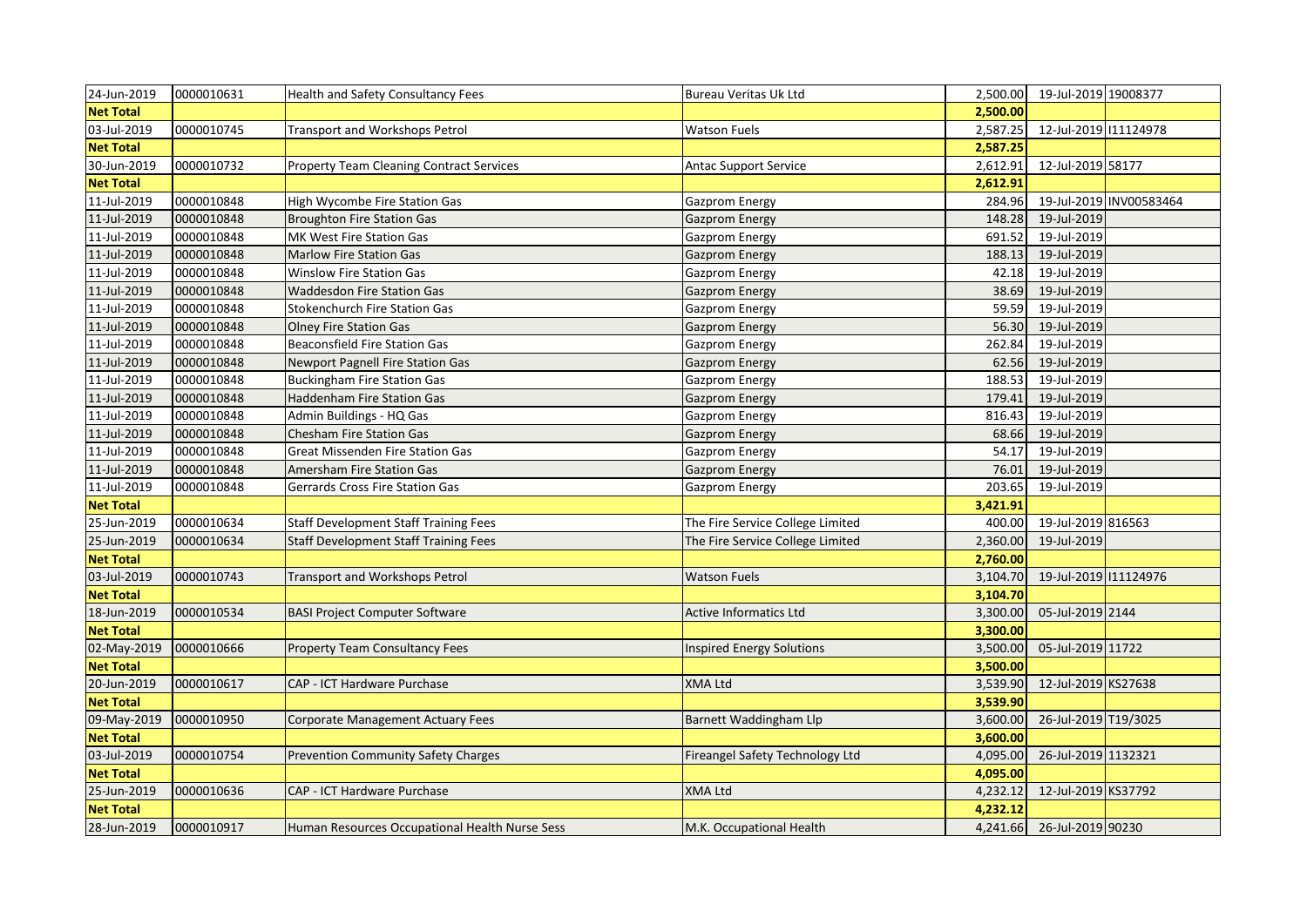| <b>Net Total</b> |            |                                                      |                                  | 4,241.66    |                       |                         |
|------------------|------------|------------------------------------------------------|----------------------------------|-------------|-----------------------|-------------------------|
| 09-Jul-2019      | 0000010804 | Payroll Control Account Childcare Vouchers           | Sodexo P&MM Ltd Childcare Plus   | 4,797.81    | 12-Jul-2019 3570908   |                         |
| <b>Net Total</b> |            |                                                      |                                  | 4,797.81    |                       |                         |
| 18-Apr-2019      | 0000010563 | <b>BASI Project Computer Software</b>                | <b>UKFast</b>                    | 724.36      | 05-Jul-2019 3089090   |                         |
| <b>Net Total</b> |            |                                                      |                                  | 724.36      |                       |                         |
| 01-Jul-2019      | 0000010681 | <b>ESMCP Consultancy Fees</b>                        | Mott MacDonald Ltd               | 5,200.00    |                       | 19-Jul-2019 IN00417006  |
| <b>Net Total</b> |            |                                                      |                                  | 5,200.00    |                       |                         |
| 01-May-2019      | 0000010231 | CAP - ICT Hardware Purchase                          | <b>Excelerate Technology Ltd</b> | 900.00      |                       | 05-Jul-2019 0000012410  |
| 01-May-2019      | 0000010231 | CAP - ICT Hardware Purchase                          | <b>Excelerate Technology Ltd</b> | 4,500.00    | 05-Jul-2019           |                         |
| <b>Net Total</b> |            |                                                      |                                  | 5,400.00    |                       |                         |
| 12-Jul-2019      | 0000010837 | <b>Property Team Electricity</b>                     | Scottish Hydro Elec (Was Sse)    | 249.30      |                       | 19-Jul-2019 BMKFAJUNE19 |
| 12-Jul-2019      | 0000010837 | <b>Gerrards Cross Fire Station Electricity</b>       | Scottish Hydro Elec (Was Sse)    | 735.18      | 19-Jul-2019           |                         |
| 12-Jul-2019      | 0000010837 | Property Team Electricity                            | Scottish Hydro Elec (Was Sse)    | $-1,482.15$ | 19-Jul-2019           |                         |
| 12-Jul-2019      | 0000010837 | <b>Property Team Electricity</b>                     | Scottish Hydro Elec (Was Sse)    | $-3,760.37$ | 19-Jul-2019           |                         |
| 12-Jul-2019      | 0000010837 | <b>Broughton Fire Station Electricity</b>            | Scottish Hydro Elec (Was Sse)    | 479.91      | 19-Jul-2019           |                         |
| 12-Jul-2019      | 0000010837 | <b>Waddesdon Fire Station Electricity</b>            | Scottish Hydro Elec (Was Sse)    | 59.06       | 19-Jul-2019           |                         |
| 12-Jul-2019      | 0000010837 | <b>Buckingham Fire Station Electricity</b>           | Scottish Hydro Elec (Was Sse)    | 306.55      | 19-Jul-2019           |                         |
| 12-Jul-2019      | 0000010837 | MK West Fire Station Electricity                     | Scottish Hydro Elec (Was Sse)    | 1,528.15    | 19-Jul-2019           |                         |
| 12-Jul-2019      | 0000010837 | <b>Haddenham Fire Station Electricity</b>            | Scottish Hydro Elec (Was Sse)    | 224.47      | 19-Jul-2019           |                         |
| 12-Jul-2019      | 0000010837 | <b>Stokenchurch Fire Station Electricity</b>         | Scottish Hydro Elec (Was Sse)    | 125.72      | 19-Jul-2019           |                         |
| 12-Jul-2019      | 0000010837 | Amersham Fire Station Electricity                    | Scottish Hydro Elec (Was Sse)    | 396.33      | 19-Jul-2019           |                         |
| 12-Jul-2019      | 0000010837 | <b>Waddesdon Fire Station Electricity</b>            | Scottish Hydro Elec (Was Sse)    | 1,294.71    | 19-Jul-2019           |                         |
| 12-Jul-2019      | 0000010837 | Princes Risborough Station Electricity               | Scottish Hydro Elec (Was Sse)    | 2,430.64    | 19-Jul-2019           |                         |
| 12-Jul-2019      | 0000010837 | <b>Beaconsfield Fire Station Electricity</b>         | Scottish Hydro Elec (Was Sse)    | 424.21      | 19-Jul-2019           |                         |
| 12-Jul-2019      | 0000010837 | <b>Chesham Fire Station Electricity</b>              | Scottish Hydro Elec (Was Sse)    | 603.18      | 19-Jul-2019           |                         |
| 12-Jul-2019      | 0000010837 | Newport Pagnell Fire Station Electricity             | Scottish Hydro Elec (Was Sse)    | 856.52      | 19-Jul-2019           |                         |
| 12-Jul-2019      | 0000010837 | High Wycombe Fire Station Electricity                | Scottish Hydro Elec (Was Sse)    | 750.16      | 19-Jul-2019           |                         |
| <b>Net Total</b> |            |                                                      |                                  | 5,221.57    |                       |                         |
| 30-Apr-2019      | 0000010591 | Transport and Workshops Employment Agency Payments   | Truckeast Ltd                    | 6,600.00    | 19-Jul-2019 107727    |                         |
| <b>Net Total</b> |            |                                                      |                                  | 6,600.00    |                       |                         |
| 18-Jun-2019      | 0000010780 | ICT Computer Software                                | Civica Uk Ltd                    | 7,010.82    |                       | 26-Jul-2019 MHT062243   |
| <b>Net Total</b> |            |                                                      |                                  | 7,010.82    |                       |                         |
| 10-Jun-2019      | 0000010826 | <b>BASI Project Computer Software</b>                | FireServiceRota B.V.             | 1,788.75    | 26-Jul-2019 201900015 |                         |
| 10-Jun-2019      | 0000010826 | <b>BASI Project Computer Software</b>                | FireServiceRota B.V.             | 1,530.00    | 26-Jul-2019           |                         |
| 10-Jun-2019      | 0000010826 | <b>BASI Project Computer Software</b>                | FireServiceRota B.V.             | 1,822.50    | 26-Jul-2019           |                         |
| 10-Jun-2019      | 0000010826 | <b>BASI Project Computer Software</b>                | FireServiceRota B.V.             | 2,002.50    | 26-Jul-2019           |                         |
| <b>Net Total</b> |            |                                                      |                                  | 7,143.75    |                       |                         |
| 16-Jul-2019      | 0000010877 | <b>Staff Development Staff Training Fees</b>         | The Fire Service College Limited | 960.00      | 26-Jul-2019 816718    |                         |
| 16-Jul-2019      | 0000010877 | <b>Staff Development Staff Training Fees</b>         | The Fire Service College Limited | 6,240.00    | 26-Jul-2019           |                         |
| <b>Net Total</b> |            |                                                      |                                  | 7.200.00    |                       |                         |
| 28-Jun-2019      | 0000010707 | CAP - Marlow FS - Host Mechanical & Electrical Works | Dunwoody LLP                     | 1,348.36    | 12-Jul-2019 003883    |                         |
| 28-Jun-2019      | 0000010707 | CAP - Marlow FS - Host Mechanical & Electrical Works | Dunwoody LLP                     | 400.50      | 12-Jul-2019           |                         |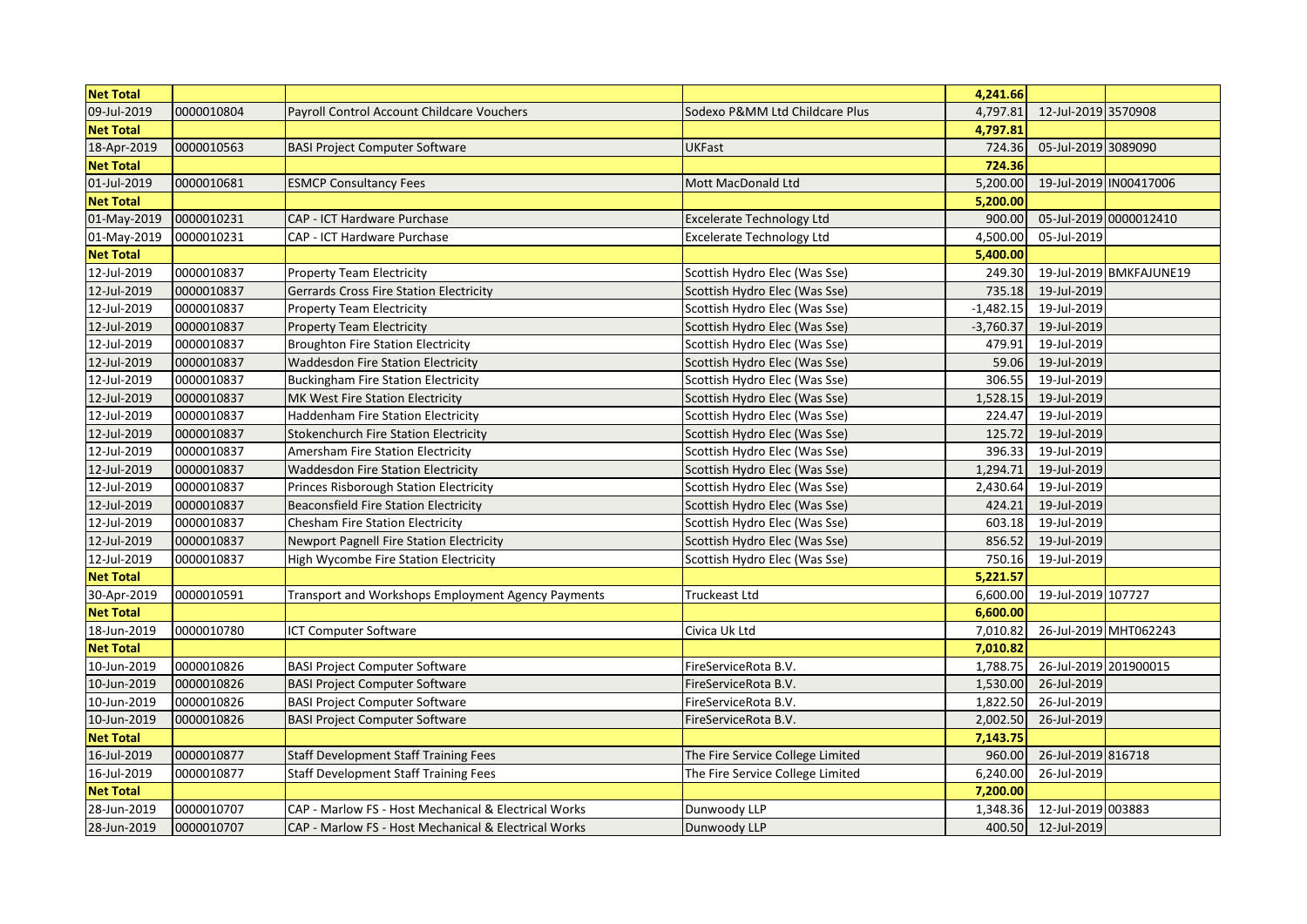| 28-Jun-2019      | 0000010707 | CAP - Marlow FS - Host Mechanical & Electrical Works | Dunwoody LLP                            |           | 947.86 12-Jul-2019     |                          |
|------------------|------------|------------------------------------------------------|-----------------------------------------|-----------|------------------------|--------------------------|
| 28-Jun-2019      | 0000010707 | CAP - Marlow FS - Host Mechanical & Electrical Works | Dunwoody LLP                            | 4,759.34  | 12-Jul-2019            |                          |
| <b>Net Total</b> |            |                                                      |                                         | 7,456.06  |                        |                          |
| 31-May-2019      | 0000010593 | Transport and Workshops Employment Agency Payments   | Truckeast Ltd                           | 7,920.00  | 19-Jul-2019 108194     |                          |
| <b>Net Total</b> |            |                                                      |                                         | 7,920.00  |                        |                          |
| 19-Jun-2019      | 0000010628 | CAP - Stokenchurch FS Station Host Works             | A.W.R Pickersgill Limited               | 2,178.00  | 05-Jul-2019 13232      |                          |
| 19-Jun-2019      | 0000010628 | CAP - Stokenchurch FS Station Host Works             | A.W.R Pickersgill Limited               | 745.00    | 05-Jul-2019            |                          |
| 19-Jun-2019      | 0000010628 | CAP - Stokenchurch FS Station Host Works             | A.W.R Pickersgill Limited               | 2,100.00  | 05-Jul-2019            |                          |
| 19-Jun-2019      | 0000010628 | CAP - Stokenchurch FS Station Host Works             | A.W.R Pickersgill Limited               | 2,961.00  | 05-Jul-2019            |                          |
| <b>Net Total</b> |            |                                                      |                                         | 7,984.00  |                        |                          |
| 21-Jun-2019      | 0000010589 | Asset Control Account Asset Control Account          | Thomas Graham & Sons (Iron & Steel) Ltd | 1,632.00  | 05-Jul-2019 MR344322   |                          |
| 21-Jun-2019      | 0000010589 | Asset Control Account Asset Control Account          | Thomas Graham & Sons (Iron & Steel) Ltd | 790.00    | 05-Jul-2019            |                          |
| 21-Jun-2019      | 0000010589 | Asset Control Account Asset Control Account          | Thomas Graham & Sons (Iron & Steel) Ltd | 197.25    | 05-Jul-2019            |                          |
| 21-Jun-2019      | 0000010589 | Asset Control Account Asset Control Account          | Thomas Graham & Sons (Iron & Steel) Ltd | 99.95     | 05-Jul-2019            |                          |
| 21-Jun-2019      | 0000010589 | Asset Control Account Asset Control Account          | Thomas Graham & Sons (Iron & Steel) Ltd | 106.15    | 05-Jul-2019            |                          |
| 21-Jun-2019      | 0000010589 | Asset Control Account Asset Control Account          | Thomas Graham & Sons (Iron & Steel) Ltd | 867.00    | 05-Jul-2019            |                          |
| 21-Jun-2019      | 0000010589 | Asset Control Account Asset Control Account          | Thomas Graham & Sons (Iron & Steel) Ltd | 18.53     | 05-Jul-2019            |                          |
| 21-Jun-2019      | 0000010589 | Asset Control Account Asset Control Account          | Thomas Graham & Sons (Iron & Steel) Ltd | 16.58     | 05-Jul-2019            |                          |
| 21-Jun-2019      | 0000010589 | Asset Control Account Asset Control Account          | Thomas Graham & Sons (Iron & Steel) Ltd | 1,823.25  | 05-Jul-2019            |                          |
| 21-Jun-2019      | 0000010589 | Asset Control Account Asset Control Account          | Thomas Graham & Sons (Iron & Steel) Ltd | 1,772.25  | 05-Jul-2019            |                          |
| 21-Jun-2019      | 0000010589 | Asset Control Account Asset Control Account          | Thomas Graham & Sons (Iron & Steel) Ltd | 739.50    | 05-Jul-2019            |                          |
| 21-Jun-2019      | 0000010589 | Asset Control Account Asset Control Account          | Thomas Graham & Sons (Iron & Steel) Ltd | 46.90     | 05-Jul-2019            |                          |
| 21-Jun-2019      | 0000010589 | Asset Control Account Asset Control Account          | Thomas Graham & Sons (Iron & Steel) Ltd | 533.25    | 05-Jul-2019            |                          |
| 21-Jun-2019      | 0000010589 | Asset Control Account Asset Control Account          | Thomas Graham & Sons (Iron & Steel) Ltd | 773.45    | 05-Jul-2019            |                          |
| <b>Net Total</b> |            |                                                      |                                         | 9,416.06  |                        |                          |
| 03-Jul-2019      | 0000010739 | Transport and Workshops Petrol                       | <b>Watson Fuels</b>                     | 10,350.03 | 12-Jul-2019 111124972  |                          |
| <b>Net Total</b> |            |                                                      |                                         | 10,350.03 |                        |                          |
| 13-Jul-2019      | 0000010902 | <b>ICT Computer Software</b>                         | Vivantio Limited                        | 10,500.00 | 26-Jul-2019 1121       |                          |
| <b>Net Total</b> |            |                                                      |                                         | 10,500.00 |                        |                          |
| 25-Jun-2019      | 0000010633 | <b>Staff Development Other Training</b>              | The Fire Service College Limited        | 10,915.00 | 19-Jul-2019 816566     |                          |
| 25-Jun-2019      | 0000010633 | <b>Staff Development Other Training</b>              | The Fire Service College Limited        | 1,600.00  | 19-Jul-2019            |                          |
| <b>Net Total</b> |            |                                                      |                                         | 12,515.00 |                        |                          |
| 05-Jul-2019      | 0000010788 | Payroll Control Account Payroll Control Account      | <b>BCC Pension Fund</b>                 | 19,139.07 |                        | 19-Jul-2019 LGPSEEJUNE19 |
| <b>Net Total</b> |            |                                                      |                                         | 19,139.07 |                        |                          |
| 27-Jun-2019      | 0000010749 | <b>ESMCP Agency Services</b>                         | Royal Berkshire Fire Authority          | 40,442.35 | 19-Jul-2019 OP/I000744 |                          |
| <b>Net Total</b> |            |                                                      |                                         | 40,442.35 |                        |                          |
| 01-Apr-2019      | 0000010778 | Senior Management Team Subs Professional/Nat Bodies  | Chief Fire Officers Association-Charity | 50,000.00 | 08-Jul-2019 CFOA4771   |                          |
| <b>Net Total</b> |            |                                                      |                                         | 50,000.00 |                        |                          |
| 26-Jun-2019      | 0000010650 | <b>Apprentices Other Training</b>                    | The Fire Service College Limited        | 63,014.32 | 19-Jul-2019 816606     |                          |
| <b>Net Total</b> |            |                                                      |                                         | 63,014.32 |                        |                          |
| 16-Jul-2019      | 0000010881 | <b>Apprentices Employment Agency Payments</b>        | <b>Encompass Select Limited</b>         | 32,378.76 | 19-Jul-2019 1084       |                          |
| 16-Jul-2019      | 0000010881 | Apprentices Employment Agency Payments               | <b>Encompass Select Limited</b>         | 1,535.91  | 19-Jul-2019            |                          |